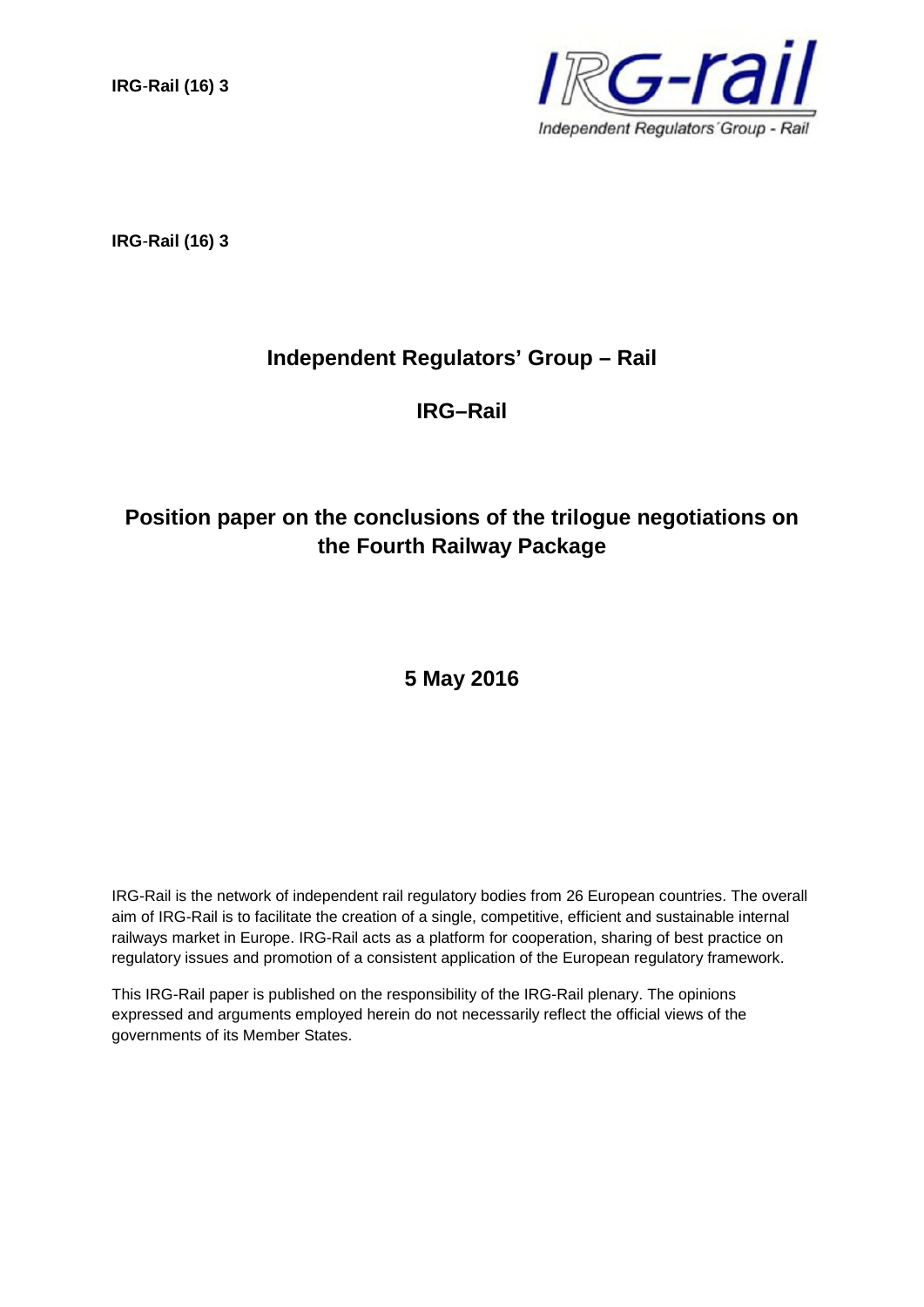

### **Market Pillar – Fourth Railway Package,**

#### **Agreement April 2016**

#### **I. Introduction**

1. On 19 April 2016 an agreement was reached on the political pillar of the fourth railway package by the European Parliament and the Council of Ministers of the EU. The agreement was endorsed by COREPER on 28 April 2016 but still needs formally approved by Member States as well as the European Parliament. Formal adoption is expected to be complete by autumn 2016.

#### **II. IRG Rail's main views**

- 2. IRG-Rail welcomes the adoption of the fourth railway package as a step towards the creation of a genuine European railway market. This set of measures aims to improve the performance of railway services, and foster the competitiveness of the sector by the gradual opening of the domestic rail passenger markets.
- 3. However the package falls short of its original aims. IRG-Rail regrets some of the compromises that have been made which dilute the principles of competition, transparency and non-discrimination. Such principles are vital for the creation of a genuine European rail market with improved efficiency and performance, capable of competing with other transport modes.
- 4. On governance, IRG-Rail welcomes the improvements with regard to the independence of Infrastructure Managers (IMs), which will facilitate effective and non-discriminatory access to infrastructure. We particularly welcome the reduced risk of cross-subsidisation<sup>1</sup>, a limit to the potential for conflicts of interest in decision making<sup>2</sup>, and strengthened requirements for information and ticketing systems that are open to market entrants<sup>3</sup>. Powers for the independent regulatory body to monitor and enforce non-discrimination, including on its own initiative, have been reinforced<sup>4</sup>which is vital to ensure compliance in practice. This includes the regulatory body's ability to assess and remedy conflicts of interest in traffic management and maintenance planning. Regarding cross-border issues, IRG-Rail welcomes the emphasis on cooperation between national regulatory bodies $5$ .
- 5. However, some provisions create uncertainty and do not seem to be sufficient to ensure non-discriminatory infrastructure management and financial transparency, in particular:
	- The 'Chinese Walls' that were originally foreseen for vertically integrated undertakings have been weakened and extended to also cover separated structures. Some of the remaining independence requirements for vertically integrated undertakings lack clarity, creating serious "loopholes". Prevention

<sup>1</sup> Article 7d

<sup>2</sup> Articles 7, 7a,7b

<sup>3</sup> Articles 7b, 13a

<sup>4</sup> Articles 7d, 55, 56

<sup>&</sup>lt;sup>5</sup> Article 57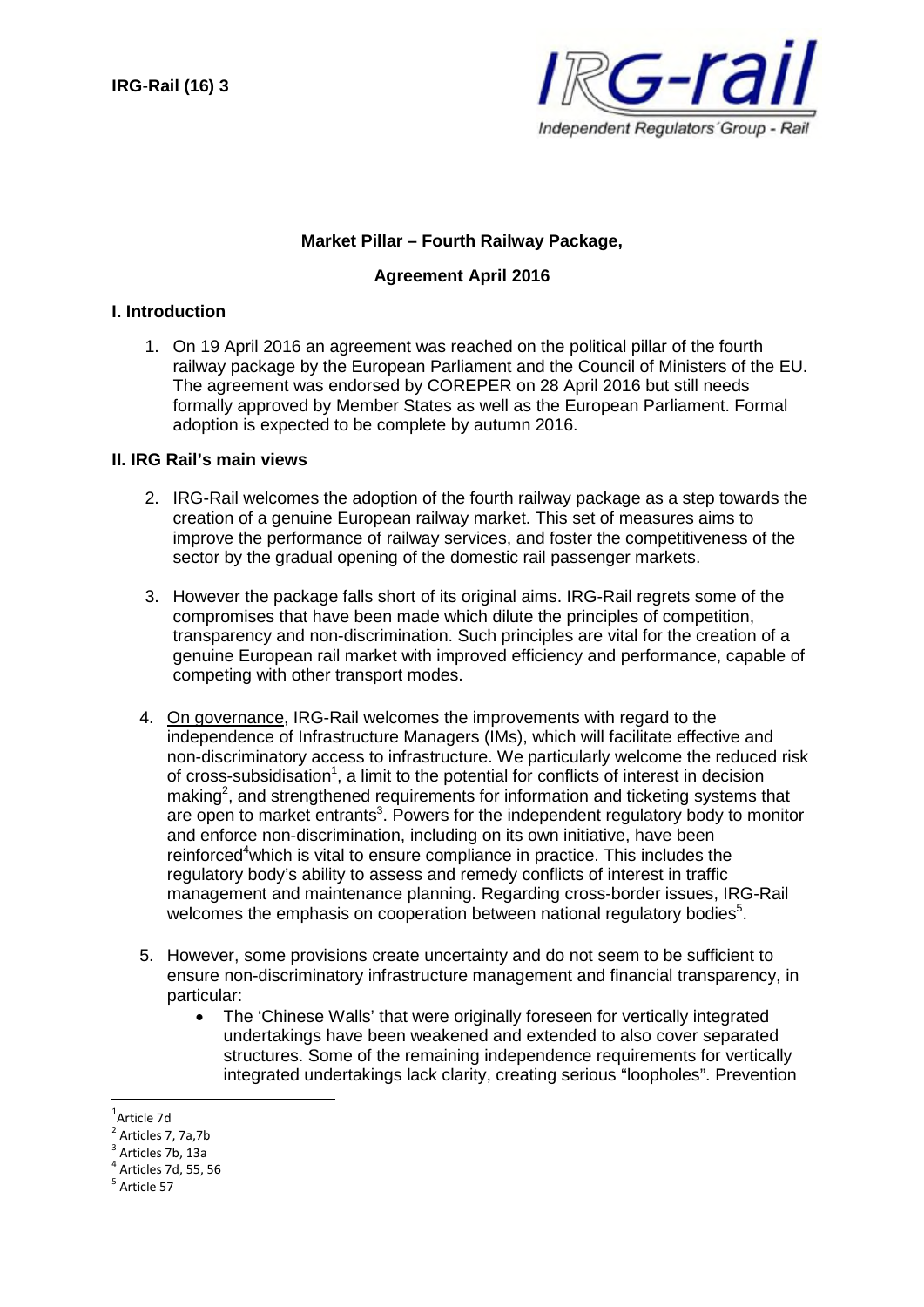

of double mandates, for instance, does not cover all cases where a lack of impartiality in the decision making process may arise.

- Requirements for financial transparency have been diluted and this creates uncertainty regarding the extent to which the infrastructure manager's income is covered by such requirements.
- The approach to regulatory bodies' decision-making on joint matters lacks clarity and raises legal concerns.
- 6. On the revised PSO regulation, IRG-Rail continues to stress that competition is the best guarantee and measure of efficiency and quality. IRG-Rail therefore welcomes the introduction of competitive tendering as a general rule. Competitive tendering should be the general mechanism for the award of public service contracts in rail, with exceptions permitted only in certain limited circumstances. We therefore regret the broader exemptions that have been included for direct award.
- 7. With greater scope for direct award at the discretion of competent authorities, any decision to award a contract directly should be published, objectively justified, and open to independent challenge. Thus IRG Rail generally welcomes the agreed rules on the substantiation of directly awards, the possibility to review such awards, and the foreseen role for an independent body in assessing performance-based contract awards. IRG-Rail stresses that an assessment by the independent body can only be effective when there is a clear set of criteria to make this assessment. In addition the (legal) consequences of this assessment by the independent body should be clear. IRG-Rail recommends that national legislation should be clear in that regard.
- 8. Provisions on rolling stock availability are, in IRG-Rail's opinion, crucial to ensure non-discriminatory access to public service contracts. Therefore, IRG-Rail appreciates any initiative at the EU level that facilitates access to rolling stock, whilst leaving flexibility for the way in which this is done. We welcome in particular the obligation on competent authorities to assess whether measures are necessary to ensure access to rolling stock, and to publish the results of this assessment.
- 9. Finally, IRG Rail is disappointed at the extension of timescales and postponement of competitive tendering obligations up to 2023.

## **III. Conclusions and Outlook**

- 10. The fourth railway package is a welcome step towards the creation of a single European rail market, but more is needed to achieve an efficient, competitive and sustainable rail sector that can successfully compete with other modes of transport.
- 11. The principles of competition, transparency and non-discrimination are fundamental to the creation of a single and open market for rail services in Europe. They can bring improvements in quality and efficiency for both customers and taxpayers. Strong, independent regulation is necessary to safeguard these principles, and ensure that a single European rail market delivers on its potential.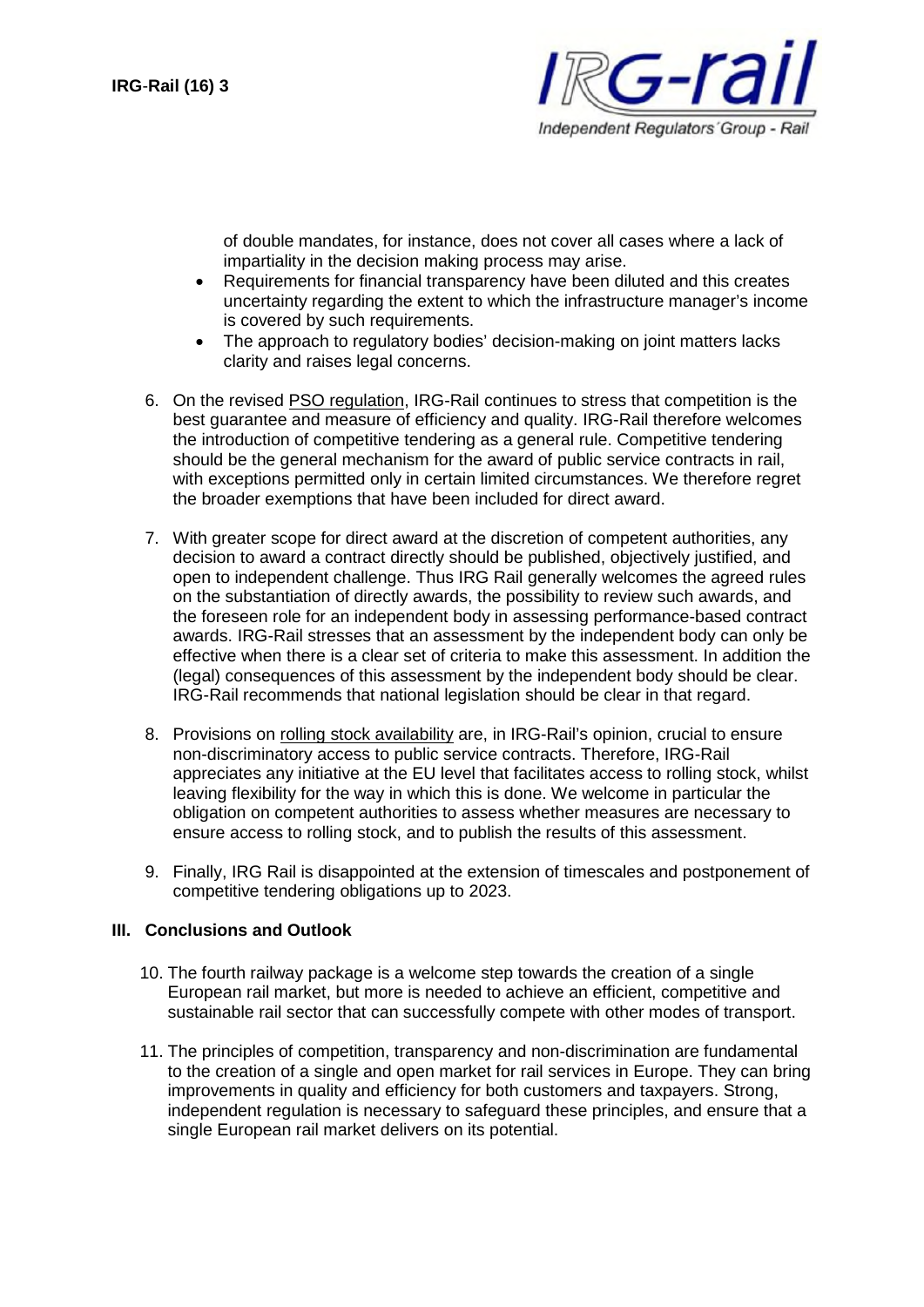

12. Implementation and application of the fourth railway package will be crucial to ensure that the new rules bring maximum benefit. IRG-Rail members commit to using and applying the powers, tools and instruments provided by the law, to help ensure nondiscrimination and enhanced customer-orientation.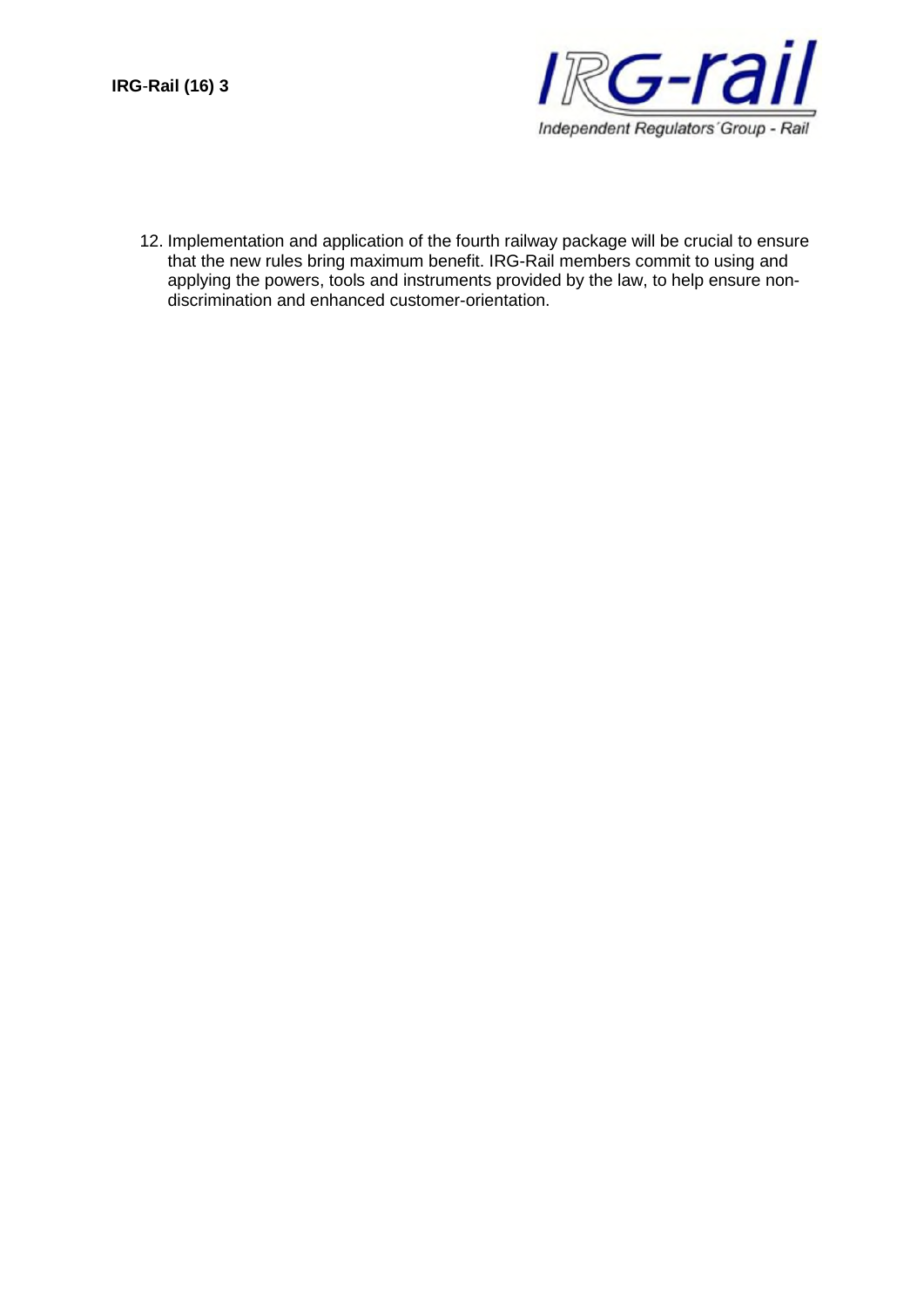

#### **ANNEX – Detailed views**

### **I. Governance**

#### **Infrastructure management**

- 1. Infrastructure management. Railway undertakings must be able to operate on a level playing-field. In particular, market entrants should not be at a disadvantage in terms of finance or decision-making, when faced with a vertically-integrated infrastructure manager. Infrastructure management must be functionally and financially independent from operations. IRG-Rail thus generally welcomes the addition which requires involving the regulatory body in the assessment of potential conflict of interests, including in the field of traffic management and maintenance planning. However IRG-Rail has serious concerns that the final compromise refers to a national framework in this regard and does not specify the degree of involvement of regulatory bodies, especially in the ex ante assessment of potential conflicts of interest. IRG Rail considers that the role to assess potential conflicts of interest should be clearly allocated to Regulatory Bodies to ensure sufficient safeguards for independence and impartiality of infrastructure managers. With regard to the upcoming transposition process IRG Rail therefore strongly recommends that the regulatory bodies are provided with necessary legal clarity and effective tools on this matter. (Article 7b).
- 2. Double mandate. IRG-Rail supports clear rules, to ensure that there is no conflict of interest, and that the impartiality of decision making is guaranteed. However we regret that some provisions have severely narrowed the applicable scope compared to the original proposal, in particular with regard to the Management Board (Article 7c).
- 3. Financial transparency. Financial transparency is essential to guarantee an open rail market. The rules on financial flows, loans and debt, help to remove the risk of distortive cross-subsidization between publicly-funded infrastructure managers and transport operators in open markets. However there seem to be considerable loopholes. For example, requirements to ensure *separate* financial circuits have been softened and weakened. IRG-Rail welcomes that the regulatory body will have the necessary power to address financial transparency in holding companies but regrets that with the general requirements of "transparent financial circuits" regulatory oversight might be more complex and difficult in practice (Article 7d).
- 4. Through-ticketing assessment. IRG-Rail welcomes any measures that encourage the market to facilitate through-ticketing, without undue delay. In particular the provision stipulating that the Commission shall assess the development of through-ticketing in EU Member States and report on a regular basis is helpful. (Article 13a).

#### **Regulatory supervision**

5. Cooperation agreements. IRG-Rail supports such agreements between infrastructure managers and railway undertakings insofar as they contribute to improved efficiency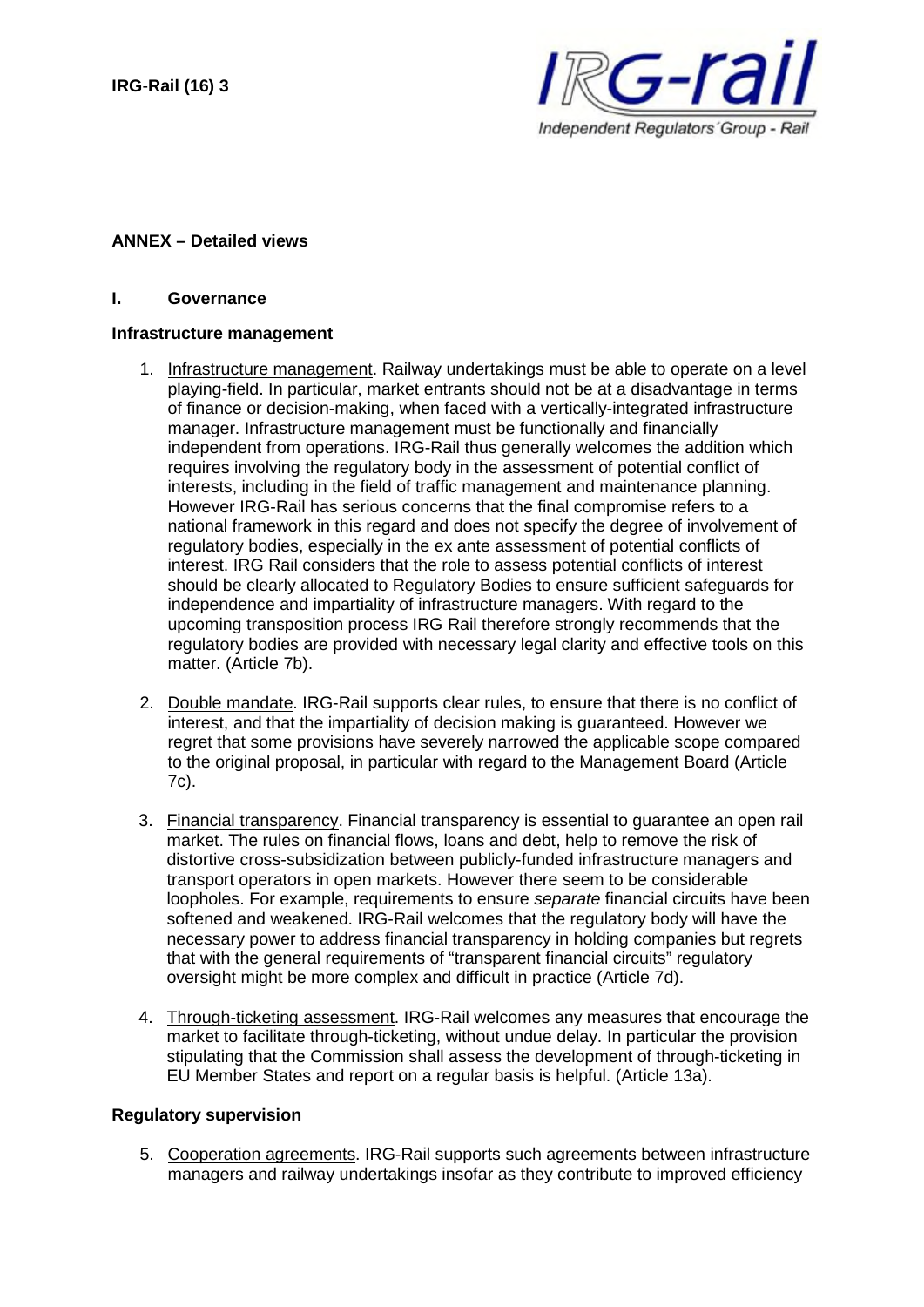

and quality of services, but they must include strong safeguards against discrimination, and should make clear that decision-making and accountability remains with the parties as provided under legislation, and in particular the infrastructure manager with regards to essential functions. To ensure that these agreements are proportionate, transparent and non-discriminatory, they should be subject to regulatory approval and scrutiny "*ex-ante*". In this context IRG-Rail welcomes the requirement of an independent assessment but has serious concerns that the regulatory supervision task is not clearly allocated to the regulatory bodies. By referring to the supervision by the regulatory body or any other independent competent body, this introduces the risk of a new body with supervision powers over the infrastructure manager, thus creating confusion as regulatory supervision is the core responsibility of the regulatory bodies (Article 7c (3)).

- 6. Coordination mechanism. IRG-Rail welcomes the potential role for regulatory bodies to participate in the coordination between infrastructure managers and other rail stakeholders and strongly recommends and expects that regulatory bodies will be invited to participate as an observer in all areas that are subject to regulation (Article 7d).
- 7. High speed lines. IRG-Rail expresses its concerns about the provision related to the possible application of the economic equilibrium test to the high speed passenger services (Article 11a).IRG-Rail supports the development of high speed passenger services promoting the optimal use of available infrastructure and welcomes the role that is foreseen for the regulatory body (Article 11a).
- 8. Provision of information on unscheduled maintenance. IRG-Rail fully recognises the importance of providing timely information on the unavailability of infrastructure capacity due to unscheduled maintenance to all interested parties and as soon as possible. In particular, this information should be provided to the users of the network in order to enable them to put contingency plans in place and inform customers of any delay if necessary. We welcome the agreed wording concerning the supervisory role of the regulatory body (Article 56).
- 9. Regulatory bodies' decision-making on joint matters. IRG-Rail fully recognises that it is vital to provide the necessary certainty and transparency to industry parties when there is a matter concerning and requiring the decision of two or more regulatory bodies. In this situation, regulatory bodies must cooperate when investigating the complaint and preparing their decision. The objective must be to reach a decision that has an aligned legal and practical effect across all relevant networks. However, the adopted text contains certain provisions that lack clarity and practical applicability, as well as raising legal concerns. For example, when referring to the cooperation of regulatory bodies *"in preparing their respective decisions in order to bring about a resolution of the matter",* the term "resolution" is unclear, both in terms of what is meant and who will decide on the matter. The wording should not be misunderstood in such a way that it calls for an obligation on all regulatory bodies to ensure "identical decisions" on cross-border issues. This cannot be the objective of the law as it would encroach upon the principle of subsidiarity, the principle of national sovereignty and the independence of national regulatory bodies. IRG-Rail believes that the requirement should be understood in such a way that it focuses on